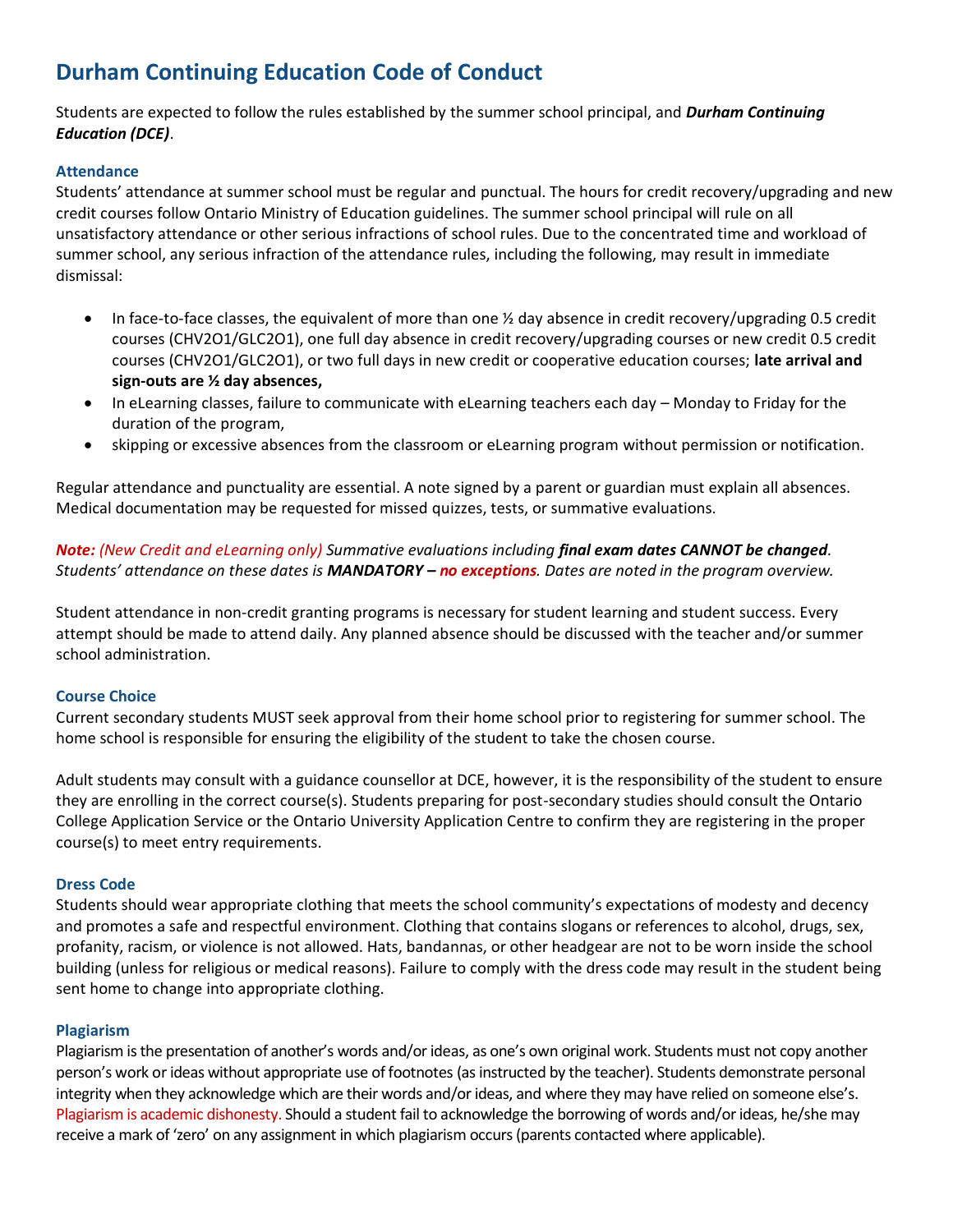## **Late/Missed Assignments/Evaluation Policy**

In accordance with *Growing Success* (pg. 43), students are "*responsible not only for their behaviour … but also for providing evidence of their achievement of the overall expectations with the timeframe specified by the teacher, and in a form approved by the teacher".* Consequences for missed assignments and late submissions are as follows:

# *Missed Assignments:*

- Unit assignments will be represented by a mark of 'zero' until they are handed in or until the end of the unit that the assignment pertains to. If a unit assignment is not submitted by the end of the unit assessment, the teacher should consider it as a permanent mark of 'zero' unless alternate arrangements have been made prior to the deadline.
- Summative assignments will be represented by a mark of 'zero;' until they are handed in or until the end of the course (i.e., final exam day). Teachers are not required to evaluate such assignments after the end of the course unless alternate arrangements have been made with the teacher prior to the deadline.
- Missed minor assessments (i.e., quizzes/minor tests) should be written on the first day back from absence. Missed major assessments (i.e., unit tests), will require documentation. With valid documentation, tests or alternate assessments should be completed on the first day back from absence unless other arrangements have been made with the teacher.

# *Late Assignments:*

- All late assignments must be submitted. Assignments submitted after the end of the unit may not be evaluated and may result in a permanent mark of 'zero.'
- For each late assignment, penalties of up to 10% per day may be deducted to a maximum of 50% of the total value of the assignment unless alternate arrangements have been made with the teacher.
- Late assignments due to a valid documented reason of absence are due the first day back from absence with no penalty.

# **Preparation for Class**

Students are expected to arrive on time for each class. Students should come to class prepared with the proper texts, notes and equipment and completed homework/assignments.

## **Parking**

Limited student parking will be available. Students will NOT be allowed to gather at or in vehicles during the break(s). Students should consult with the site administration to identify the appropriate parking area adjacent the school.

## **Prohibited Items**

Illegal substances, alcohol or weapons will NOT be brought to school. Failure to comply may result in the removal of the student from summer school, involvement of the police, and possible expulsion. Laser pointers, fireworks, and skateboards are also prohibited, and should not be brought to the summer school sites. All personal electronic devices MUST be turned off in class unless being utilized for learning as directed by the teacher. Summer School is not responsible for loss or damage to personal items.

*Note: for students who used a skateboard to travel to and from school, the skateboard MUST be left in the summer school office during instructional hours.*